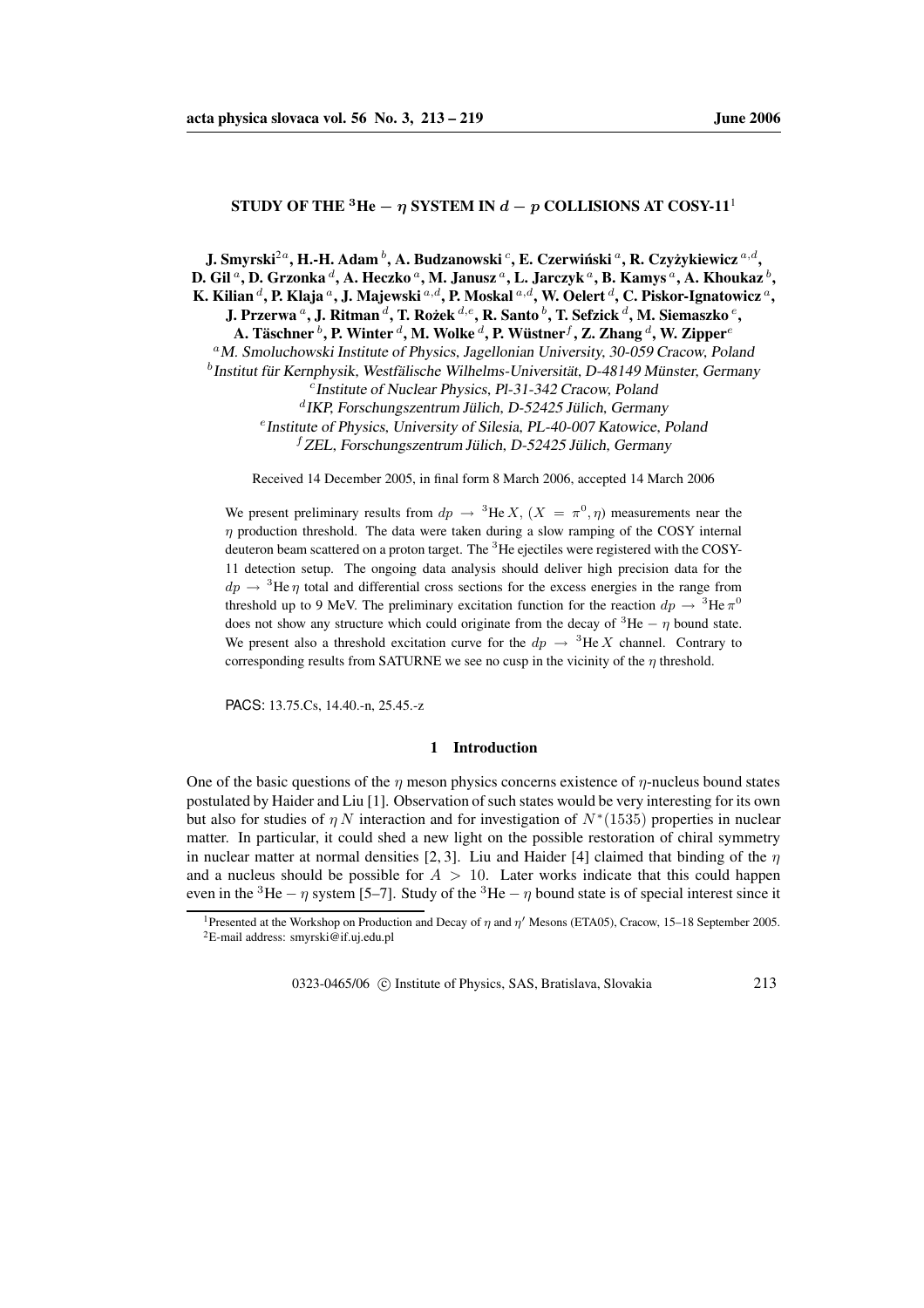can be described using the Faddeev-Yakubovsky theory [8]. Recent data from MAMI show some indications for photoproduction of  $\eta$ -mesic <sup>3</sup>He and its decay to the  $\pi^0 pX$  channel [9]. However, the data do not allow for an unambiguous conclusion whether the observed enhancement is due to the virtual or bound state [10].

For studies of the <sup>3</sup>He −  $\eta$  interaction the  $d + p$  collisions are very well suited due to the relatively high cross sections for the  $dp \rightarrow$  <sup>3</sup>He  $\eta$  reaction and due to much better beam momentum definition compared to the  $\gamma^3$ He  $\rightarrow$  <sup>3</sup>He  $\eta$  and  $\pi^+$  <sup>3</sup>H $\rightarrow$  <sup>3</sup>He  $\eta$  measurements. Of interest are experiments both above and below the  $\eta$  production threshold. In the first case low energy  $3$ He –  $\eta$  scattering parameters can be determined on the basis of the FSI effects [11]. Recently Sibirtsev et al. [12] revised our knowledge of the <sup>3</sup>He –  $\eta$  scattering length via a systematic study of the available experimental data on the  $dp \rightarrow {}^{3}$ He  $\eta$  reaction [13–17]. The authors pointed out several discrepancies between various experiments. They suggest to perform measurements of angular distributions at the excess energy of around  $Q = 6$  MeV in order to examine if the reaction is still dominated by the s-wave. They also point out usefulness of measurements very close to threshold for putting a more stringent constrains on the imaginary part of the scattering length. In the present experiment we measured the  $dp \rightarrow {}^{3}He \eta$  reaction from threshold up to  $Q = 9$  MeV. The experiment and partial results of the ongoing data analysis are presented in the next chapter.

In measurements below threshold one can search for resonance like structures in excitation curves originating from decays of  ${}^{3}$ He –  $\eta$  bound state in various possible reaction channels like  $dp \rightarrow {}^{3}\text{He} \pi {}^{0}, {}^{3}\text{H} \pi {}^{+}, dp, dp \pi {}^{0}, ppp \pi {}^{-}$ . In our measurements we registered these channels and preliminary results for the  $dp \rightarrow {^{3}He} \pi^{0}$  reaction are presented in chapter 3.

An interesting issue which we also studied in the present experiment is the cusp effect in the threshold excitation curve for the  $dp \rightarrow {}^{3}$ HeX process observed at SATURNE [18]. Corresponding results are presented in chapter 4.

# **2 The experimental method**

The experiment was performed with the internal deuteron beam of the COSY-Jülich accelerator [19] scattered on a proton target of the cluster jet type [20] and the COSY-11 facility [21, 22] detecting the charged reaction products. The choice of the deuteron beam was dictated by the fact that the COSY-11 detection acceptance for measurements with deuteron beam scattered on a proton target  $(dp \rightarrow {}^{3}He \eta$  experiment) is by about a factor of four higher compared to the acceptance for measurement with proton beam scattered on a deuteron target ( $pd \rightarrow$  <sup>3</sup>He  $\eta$  experiment). The momentum of the deuteron beam was varied continuously within each cycle from 3.095 GeV/c to 3.180 GeV/c, crossing the threshold for the  $dp \rightarrow {}^{3}$ He  $\eta$  reaction at 3.141 GeV/c. The corresponding variation of the excess energies for the  $dp \rightarrow {}^{3}$ He  $\eta$  reaction lies in the range from -10 MeV to 9 MeV. The accuracy of absolute beam momenta was about 3 MeV/c and the corresponding uncertainty of the excess energy is 0.7 MeV. The momentum profile of the deuteron beam determined on the basis of the monitored frequency spectrum of the COSY accelerator had a total width of 1.7 MeV/c. The corresponding smearing of the excess energy Q for the  $dp \rightarrow$  <sup>3</sup>He $\eta$  reaction is equal to 0.4 MeV. We expect that it should be possible to determine the lowest  $dp \rightarrow$ <sup>3</sup>He $\eta$  data point at an excess energy equal roughly to half of this value  $(Q = 0.2 \text{ MeV}).$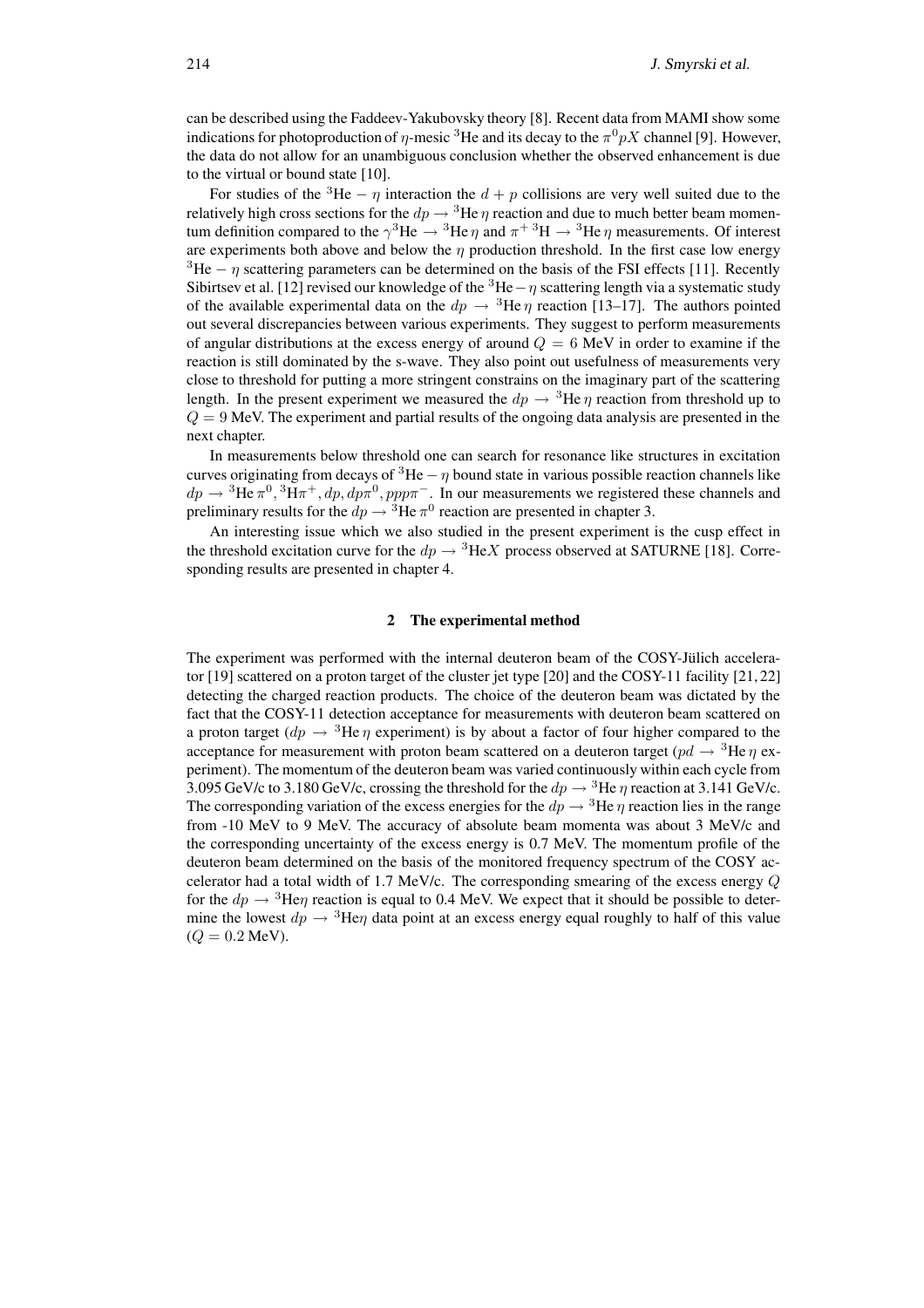

Fig. 1. Schematic view of the COSY-11 detection system [21].

The data taking during the ramping phase of the beam was already successfully conducted using the COSY-11 facility [23, 24]. Application of this technique allows for the reduction of most of the systematic errors associated with relative normalization of points measured at different beam momenta and appearing in the case when the beam is set up for each point separately. As the most serious source of systematic errors we consider displacement of the beam position at the target correlated with variation of the beam momentum. Therefore, we monitored the beam position in the horizontal direction using measurements of  $p - p$  quasi elastic scattering and applying methods described in reference [25]. In the vertical plane we used the reconstruction of the reaction vertices by tracing particle trajectories in the magnetic field of the COSY-11 dipole magnet.

A schematic view of the experiment is shown in Fig. 1. The  ${}^{3}$ He ejectiles were momentum analyzed in the COSY-11 dipole magnet and their trajectories were registered in two drift chambers D1 and D2. For particle identification, the time of flight on a path of 9 m between the start scintillation hodoscope S1 and the stop hodoscope S3 was measured.

In the missing mass spectrum determined as a function of the beam momentum (see Fig. 2) clear signals from the  $\eta$  meson production as well as from the single  $\pi^0$  production are visible. The background under the  $\eta$  peak can be very well reproduced and subtracted on the basis of measurements below threshold prescaled according to the monitored luminosity and the kinematical limit for the missing mass. The ongoing data analysis indicates that the collected data will allow to determine the total and differential cross sections for the  $dp \rightarrow$  <sup>3</sup>He $\eta$  reaction with a high statistical accuracy on the level of 1%.

During the experiment, the luminosity was monitored using coincident measurement of the elastic  $d - p$  scattering as well as of the  $p - p$  and  $pp \rightarrow d\pi^{+}$  quasi-free scattering with the forward scattered particles registered in the drift chambers and the recoil particles measured with the silicon strip detectors. The corresponding correlations observed between the forward and recoil angles are shown in Fig. 3.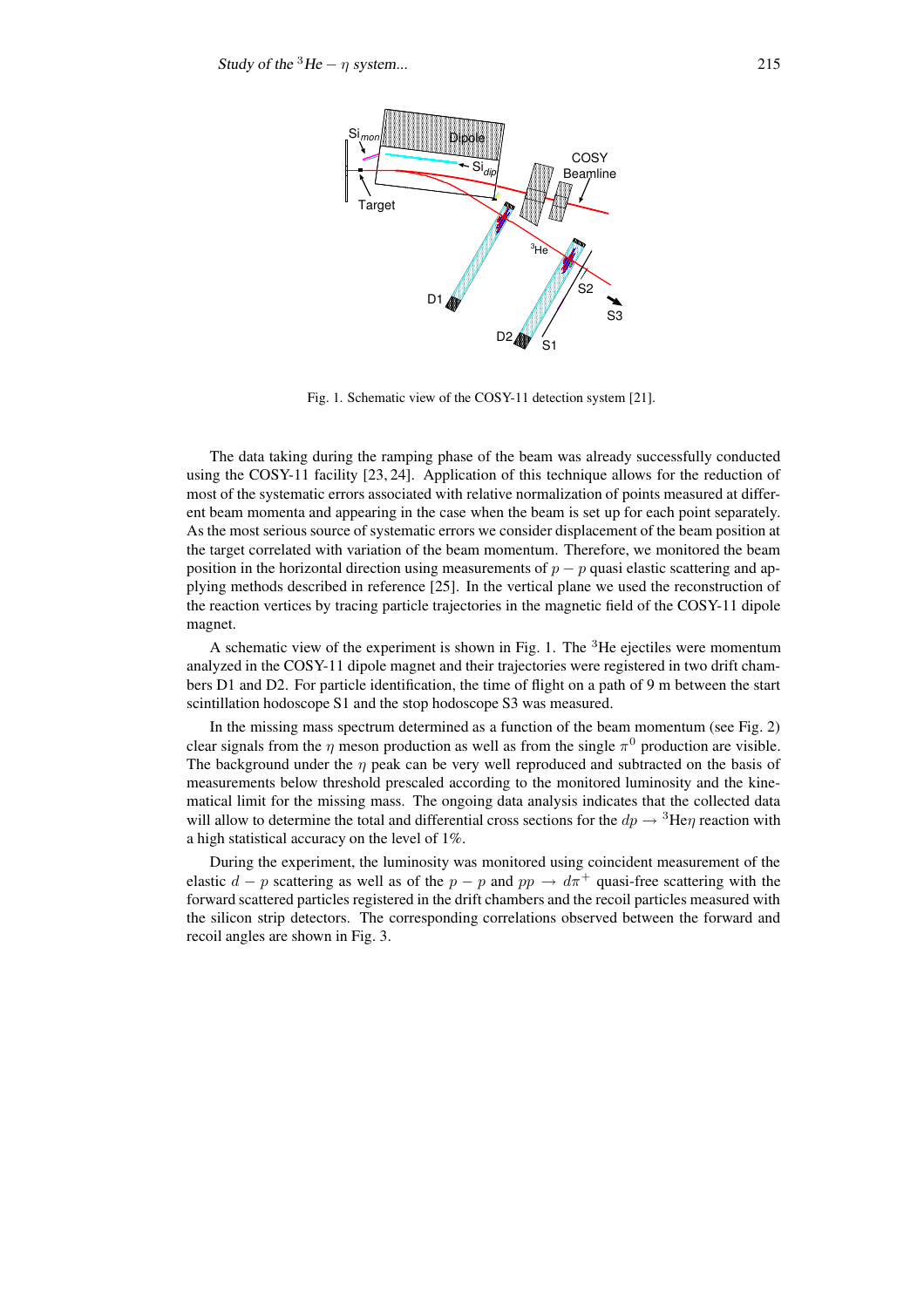

Fig. 2. Left plot: missing mass (x-axis) as a function of beam momentum (y-axis). Right plot: missing mass distribution obtained as a projection of the left plot on the missing mass axis.



Fig. 3. Correlation between the forward and recoil scattering angle. Clear signals from proton-proton quasi-elastic scattering, deuteron-proton elastic scattering and  $pp \to d\pi^+$  quasi-free process are visible.

### **3 Pion production at the eta threshold**

For a search of a resonance-like structure originating from decays of  ${}^{3}$ He –  $\eta$  bound state in the  $dp \rightarrow$ <sup>3</sup>He  $\pi$ <sup>0</sup> channel we concentrate on angular range of pions covering the forward angles in the dp center-of-mass (CM) system ( $\Theta_{d-\pi}^{CM} < 90^{\circ}$ ). This choice is dictated by the fact that the  $dp \rightarrow {}^{3}He\pi {}^{0}$  cross section is up to two orders of magnitude smaller in this range than at the backward angles [26]. One can expect that due to the multiple rescattering of the  $\eta$  meson off nucleons, the  $\eta$ -nucleus "forgets" the orientation of the beam momentum and, therefore, it decays isotropically. For this reason it can be best seen just in the above angular range since it appears on the level of small "non-resonant" cross section.

Fig. 4 shows pion counts as a function of the beam momentum determined after analyzing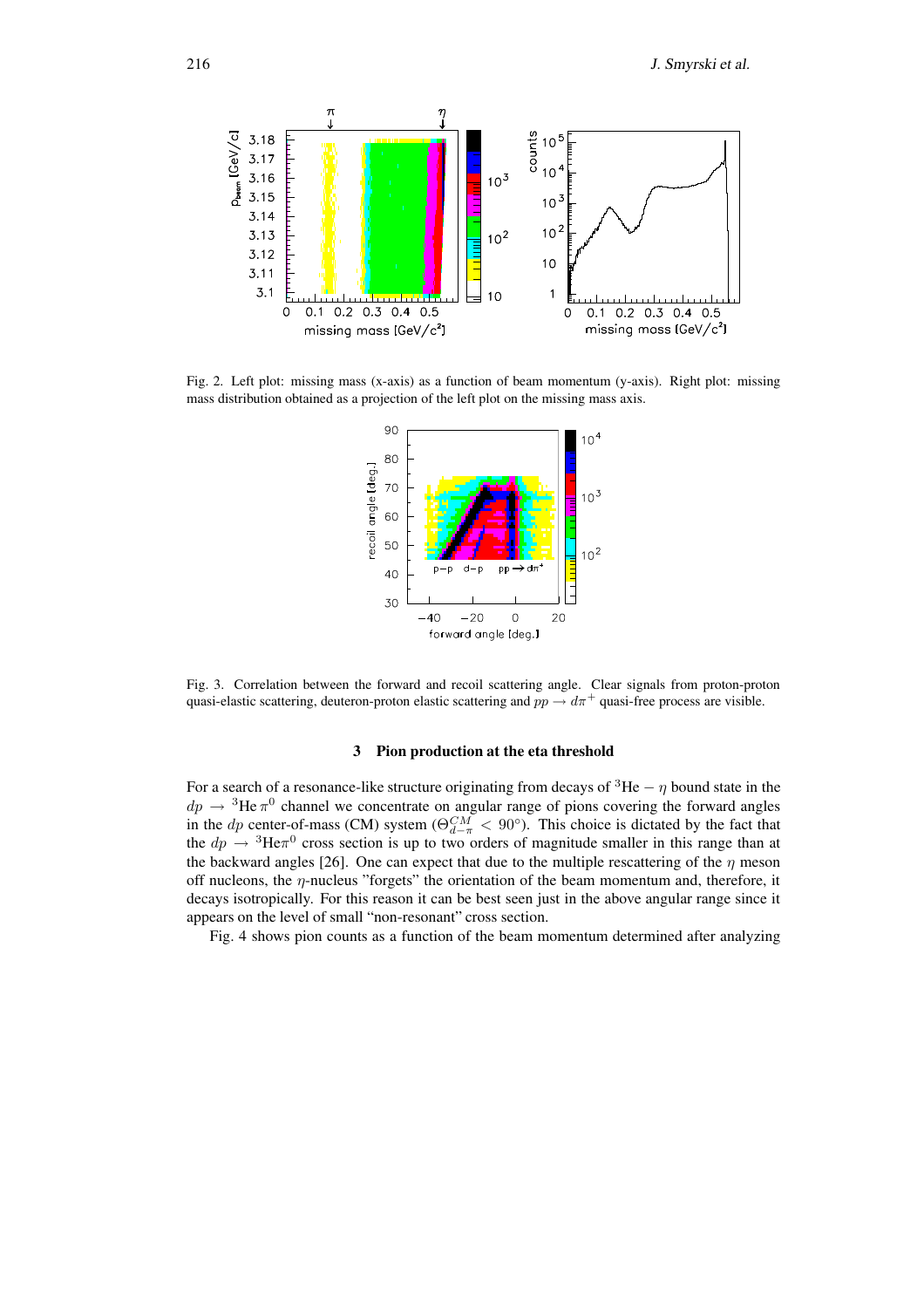

Fig. 4. Counting rate of the  $dp \to {}^3\textrm{He} \pi^0$  production at the forward angles ( $\Theta_{d-\pi}^{CM} < 90^\circ$ ) as a function of the beam momentum.

about 60% of the collected data. Except of statistical fluctuations no structure can be seen in this curve. This can not be treated, however, as a proof of non existence of the <sup>3</sup>He –  $\eta$  bound state since simple estimations lead to the conclusion that the signal from decays of such state can be too week to be seen in the present experiment. Assuming namely, that the cross sections for the <sup>3</sup>He – η bound state formation are of the same order as the  $dp \rightarrow$ <sup>3</sup>He η cross sections near threshold (0.4  $\mu$ b), the decay probability of the <sup>3</sup>He –  $\eta$  bound state in the <sup>3</sup>He $\pi$ <sup>0</sup> channel is 0.01 and taking into account that the acceptance of COSY-11 facility for measuring  $dp \rightarrow {}^{3}\text{He} \pi^{0}$ channel at the forward angles is equal to 0.05, then one expects a signal of only 5 counts per beam momentum bin of 1 MeV/c appearing on the observed level of 400 counts originating from nonresonant background (see Fig. 4). We assumed relatively small decay probability in the <sup>3</sup>He –  $\pi^0$ channel (0.01) since one can expect that the decays of the <sup>3</sup>He –  $\eta$  bound state will be dominated by two body processes of conversion of  $\eta$  mesons on a proton or a neutron inside the <sup>3</sup>He nucleus leading to production of nucleon and pion pair emitted back-to-back. Therefore, one can expect, that  $dp \to dp \pi^0$  process should be more sensitive for studying existence of <sup>3</sup>He –  $\eta$  bound state. Analysis of this channel is in progress.

#### **4 Threshold excitation curve**

Data collected in the present experiment has been also used to investigate the cusp effect observed at SATURNE in the threshold excitation curve for the process  $dp \rightarrow {}^{3}\text{He} X$  [18]. This cusp was visible at the  $\eta$  threshold and to the best of our knowledge there were no other experimental attempts to confirm it. As suggested by Wilkin [27] it can be caused by an interference between an intermediate state including the  $\eta$  meson and the non-resonant background corresponding to the multi-pion production. In the SATURNE experiment the  ${}^{3}$ He ejectiles were measured with the SPES IV spectrometer which was set in such a way that it registered the <sup>3</sup>He which was approximately at rest in the CM frame. The longitudinal (transverse) CM momentum spread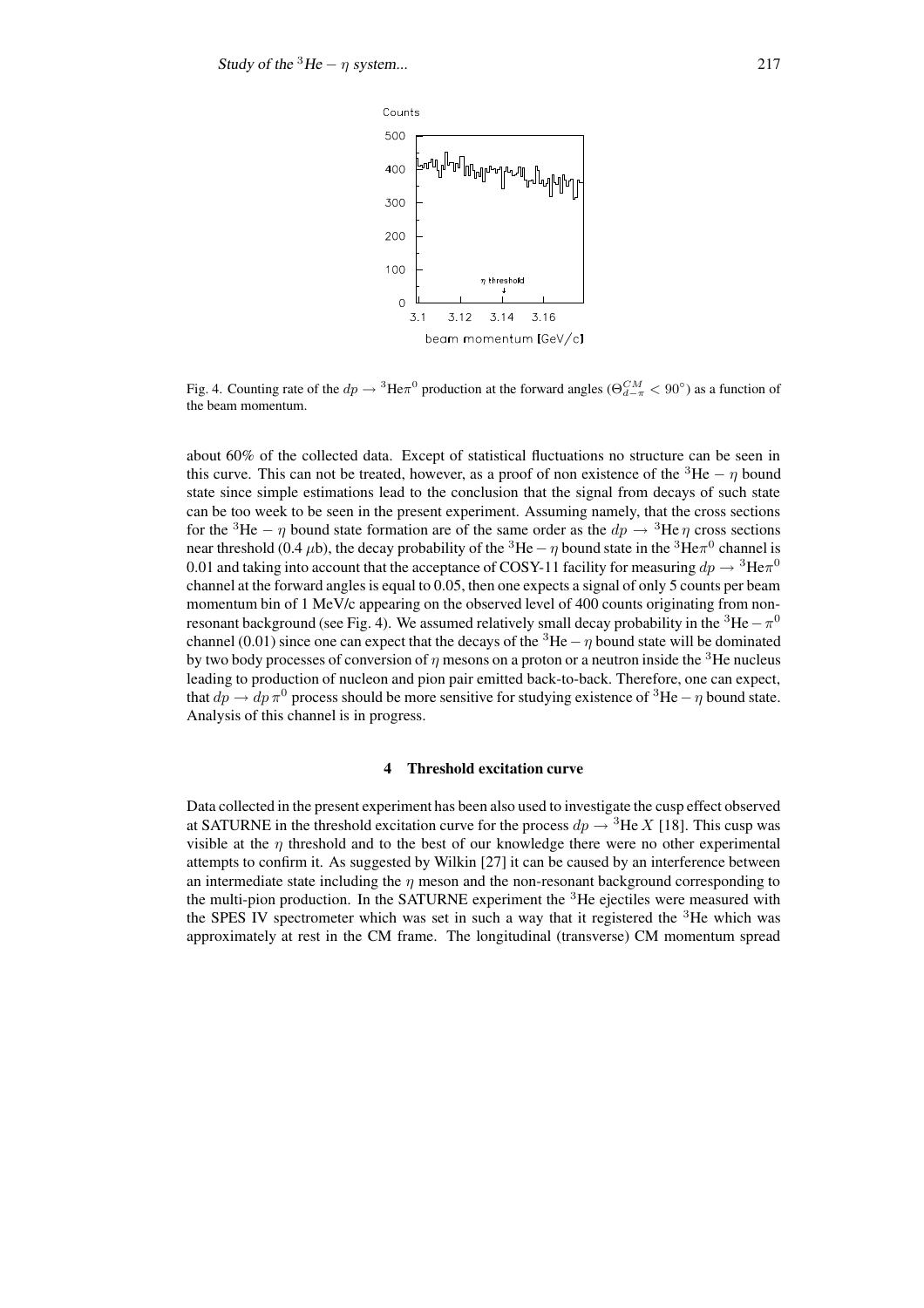

Fig. 5. Threshold excitation curve for the  $dp \rightarrow {}^{3}He X$  reaction measured in the neighborhood of the  $\eta$  threshold (solid line) and expectation of the shape of this curve with the cusp structure expected from Ref. [18] (dashed line).

of the <sup>3</sup>He was equal to  $\pm 35$  MeV/c ( $\pm 10$  MeV/c) and was fixed by the momentum (angular) acceptance of the spectrometer. The corresponding acceptance in the missing mass  $m<sub>X</sub>$  was  $\Delta m_X \approx 1$  MeV/c<sup>2</sup> and it covered the range of the highest produced masses at a given beam momentum. The threshold excitation curve was determined by scanning different masses  $m<sub>X</sub>$ by varying the beam momentum and adjusting the setting of the spectrometer in such a way that only the <sup>3</sup>He associated with the maximum missing masses were registered. Since the COSY-11 momentum and angular acceptance is much larger than one of the SPES IV spectrometer, the limitation on the CM momenta of <sup>3</sup>He was realized by means of corresponding cuts during the data analysis. For this we determined counts in the missing mass range  $(m_{max} - \Delta m, m_{max})$ where  $m_{max}$  is the maximum kinematically allowed missing mass at a given beam momentum and  $\Delta m$  is the width of a bin in the missing mass used for the scan. In order to reproduce the conditions of the SPES IV we took  $\Delta m = 1$  MeV/c<sup>2</sup>. These counts are shown in Fig. 5 with a solid line as a function of the beam momentum. The peak in the middle of the spectrum is associated with opening of the  $dp \rightarrow {}^{3}$ He  $\eta$  channel. The dashed line in Fig.5 represents the expected threshold excitation curve showing qualitatively the shape of the cusp structure which we were looking for. Contrary to the SATURNE result with the cusp amplitude reaching about 50% of the non-resonant background we see no cusp near the  $\eta$  threshold.

# **5 Summary and outlook**

We performed measurements of the  $dp \rightarrow {}^{3}$ He  $X, X = \pi^0, \eta$  reactions near the  $\eta$  threshold using a slowly ramped deuteron beam of the COSY-Jülich synchrotron. Determination of the total and differential cross sections for the  $dp \rightarrow$ <sup>3</sup>He  $\eta$  channel for the excess energies in the range from threshold up to  $Q = 9.0$  MeV is in progress. The excitation curve for pion production in the reaction  $dp \to {}^{3}\text{He} \pi^0$  shows no structure originating from decays of a possible  ${}^{3}\text{He} - \eta$ bound state. This can be explained e.g. by a small decay probability of  ${}^{3}$ He –  $\eta$  bound state in the <sup>3</sup>He  $\pi$ <sup>0</sup> channel. We measured also the threshold excitation curve for the  $dp \rightarrow$ <sup>3</sup>He X